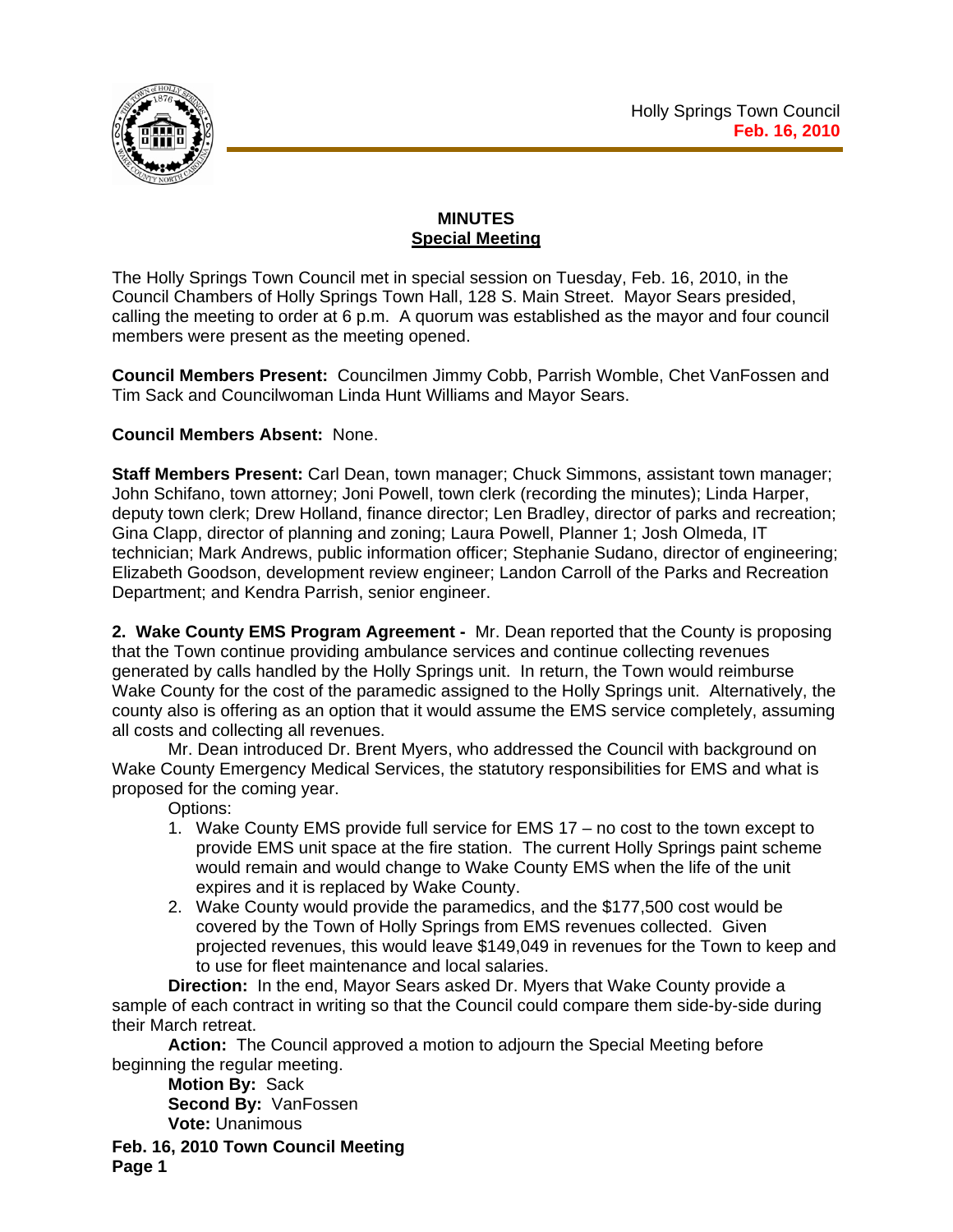#### **MINUTES Regular Meeting**

The Holly Springs Town Council met in regular session on Tuesday, Feb. 16, 2010, in the Council Chambers of Holly Springs Town Hall, 128 S. Main Street. Mayor Sears presided, calling the meeting to order at 7 p.m. A quorum was established as the mayor and four council members were present as the meeting opened.

**Council Members Present:** Councilmen Jimmy Cobb, Parrish Womble, Chet VanFossen and Tim Sack and Councilwoman Linda Hunt Williams and Mayor Sears.

### **Council Members Absent:** None.

**Staff Members Present:** Carl Dean, town manager; Chuck Simmons, assistant town manager; John Schifano, town attorney; Joni Powell, town clerk (recording the minutes); Linda Harper, deputy town clerk; Drew Holland, finance director; Len Bradley, director of parks and recreation; Jeff Jones, senior planner; Josh Olmeda, IT technician; Michelle D'Antoni, publications specialist; Stephanie Sudano, director of engineering; and Daniel Weeks, project analyst.

**2 and 3.** The Pledge of Allegiance was recited, and the meeting opened with an invocation by Councilman Womble.

**4. Agenda Adjustment:** The Feb. 16, 2010 meeting agenda was adopted with changes, if any, as listed below.

**Motion By:** Sack **Second By:** Womble **Vote:** Unanimous **Items added to Agenda:** None. **Items removed from Consent Agenda for discussion:** None**. Items removed from the agenda:** None. **Other changes:** None**.** 

**5. Public Comment:** At this time, an opportunity was provided for members of the audience who had registered to speak to address the Council on any variety of topics not listed on the night's agenda. The following input was recorded:

Ken and Wendy Webster, 117 Flatrock Lane -- The Websters addressed the Council in regard to their request that the Town amend its animal control ordinance to allow backyard hens. They said that there is a trend among municipalities to allow hens. He stressed that he and his wife are talking about an urbanite backyard hen lifestyle in which chickens are pets as well as egg providers. He provided sample wording for a proposed ordinance amendment.

**Direction**: The Council asked that the town attorney provide an ordinance amendment for them to consider in coming weeks.

**6a. Recognition of Local Athletes -** Mayor Sears said the Holly Springs Parks and Recreation Department would like to recognize two program participants for their achievements in recent competitions.

Mr. Carroll recognized James Morton, who won the Carolina Panthers team competition for the 8/9 division of the NFL Punt, Pass, & Kick event. Jared Rundle won the Charlotte Bobcats team competition for the 11/12 division of the NBA FIT Challenge. Both participants started out participating through our athletics programs and advanced through the competitions to win, Mr. Carroll said.

**Action:** None.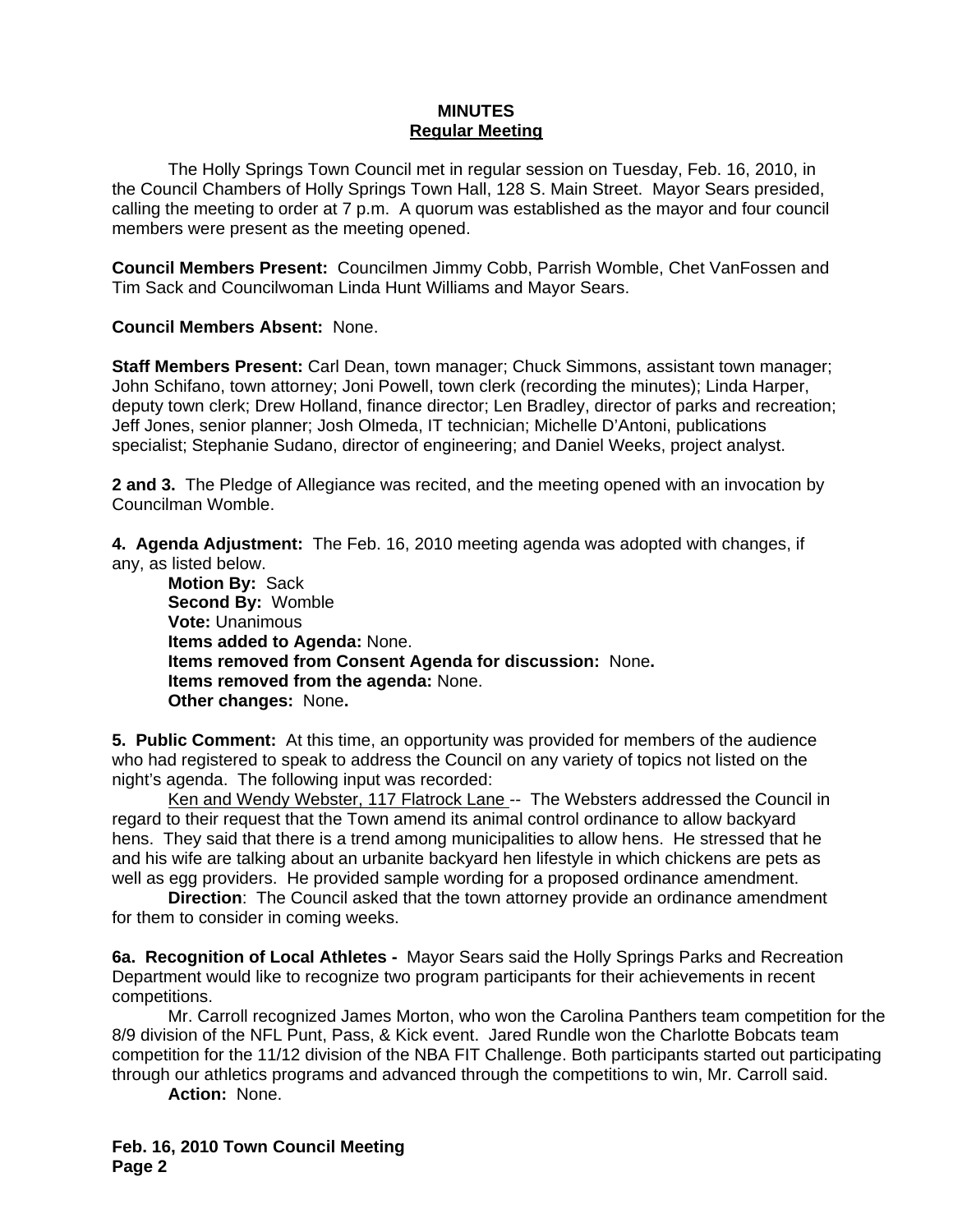**7a. Public Hearing: Annexation Ordinance A10-01 –** Mr. Jones said the Town has received a petition for voluntary annexation of approximately 1.94 +/- acres located at 9008 Turner Drive. The property owner is Wallace L. Farrington.

He said the petition meets all the statutory requirements for annexation.

 With that explanation completed, Mayor Sears opened the public hearing to accept input. The following comments were recorded:

Herbert Proctor, 319 Chapanoke Road, Raleigh - Mr. Proctor spoke in favor of the application and said he was available to answer questions.

There being no further comments, the public hearing was closed.

**Action:** The Council approved a motion to adopt Annexation Ordinance A10-01 annexing 1.94 -/+ acres owned by Wallace L. Farrington, and more particularly described as Wake County PIN: 0750-60-9669, into the corporate limits of the Town of Holly Springs.

**Motion By:** Womble

**Second By:** Williams

**Vote:** Unanimous

*A* c*opy of Annexation Ordinance 10-01 is incorporated into these minutes as addendum pages.*

**8. Consent Agenda:** The Council approved a motion to approve all items on the Consent Agenda. The motion carried following a motion by Councilman Sack, a second by Councilwoman Williams and a unanimous vote. The following actions were affected:

8a. Minutes – The Council approved minutes of the Council's regular meetings held on July 7, 2009 and Feb. 2, 2010 with a correction to the Feb. 2 minutes noted by Councilman Cobb.

8b. Budget Report – The Council received a monthly report of amendments to the FY 2009-10 budget approved by the town manager.

8c. Resolution 10-06 – The Council adopted Resolution 10-06 directing the town clerk to investigate the sufficiency of annexation petition A10-02 and setting a public hearing on the question of annexation for Tuesday, March 2, 2010. *A* c*opy of Resolution 10-06 is incorporated into these minutes as addendum pages.*

8d. Green Oaks Parkway Change Order #5 – The Council approved Change Order #5 for the Green Oaks Parkway four-lane project providing an extension of time for completion and increasing the contract amount by \$15,525.

8e. Resolution 10-07- The Council adopted Resolution 10-07 ratifying Council approval of an amended NCDOT reimbursement agreement for Green Oaks Parkway. *A* c*opy of Resolution 10-07 is incorporated into these minutes as an addendum page.*

8f. Utley Creek Discharge - The Council entered an amended contract with CH2MHill for data to support continuing discharge into Utley Creek and adopted an amendment to the FY 2009-10 budget in the amount of \$63,500 to cover the entire contract.*A* c*opy of the budget amendment is incorporated into these minutes as an addendum page.*

8g. Cultural Center Expo Rate – The Council amended the Parks and Recreation facility rental schedule for the Cultural Center to include an Expo rate.

8h. Public Works Facility Programming - The Council ratified an agreement with O'Brien Atkins to provide programming for the Public Works facility at a cost of \$4,790.

**9a. Board of Adjustment Appointment** – Mr. Jones said that Mr. Robert Goldfinger, an intown regular member of the Board of Adjustment has resigned due to business conflicts. His term is due to expire on Dec. 31, 2010.

He said the Town Council is being asked to fill the remainder of his vacated term.

Mayor Sears said he had reviewed the applications and found the application of Brian Sempkowski impressive. He added that Mr. Sempkowski expressed keen interest and had come by his office.

**Feb. 16, 2010 Town Council Meeting Page 3**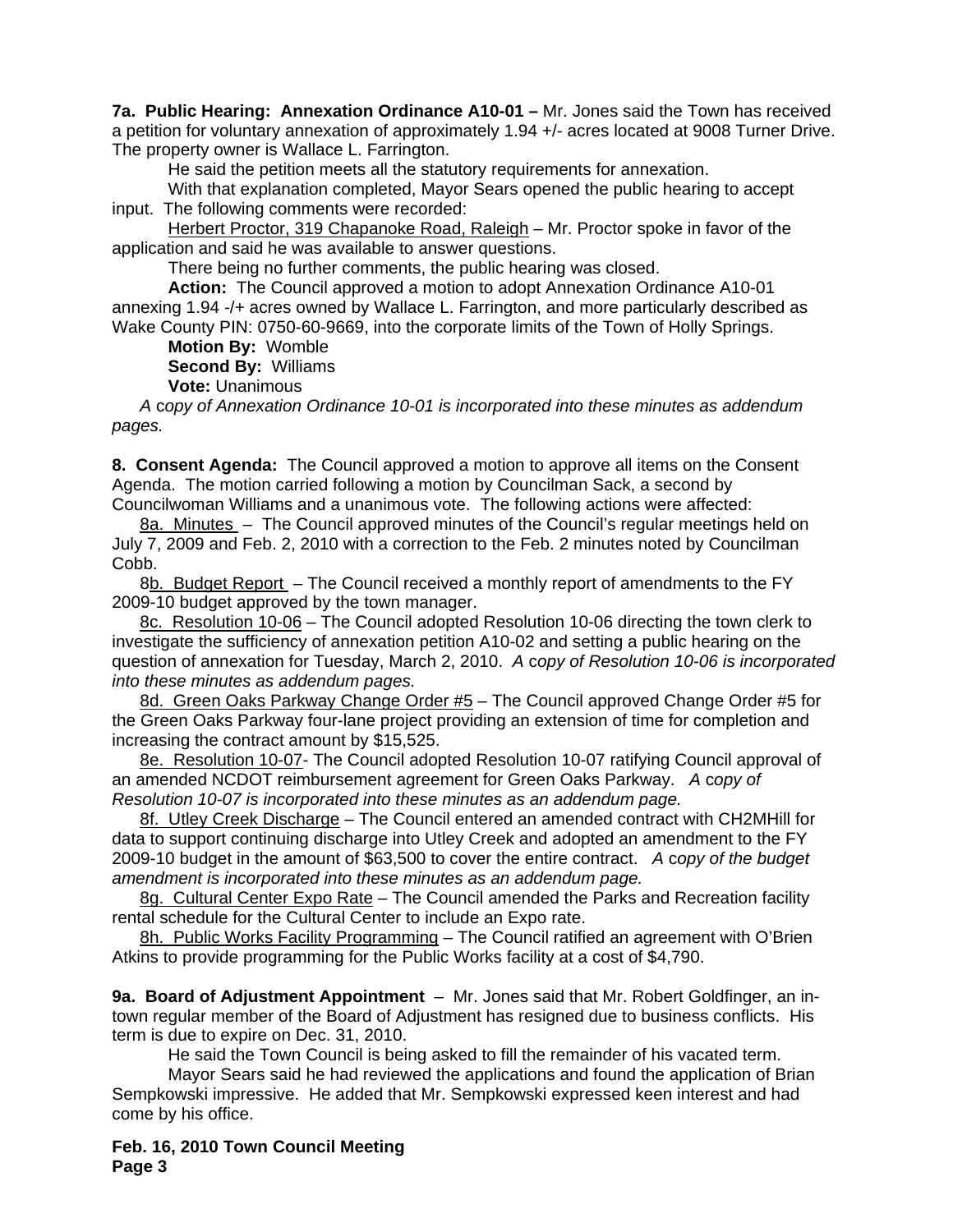**Action:** The Council approved a motion to appoint Brian Sempkowski to fill the remainder of a vacated term for an in-town regular member of the Board of Adjustment with a term ending Dec. 31, 2010.

**Motion By:** Sack **Second By:** Womble **Vote:** Unanimous.

**9b. Quarterly Financial Report -** Mr. Holland addressed the Council with a summary of the Town's financial standings as of Jan. 31, 2010.

Mr. Holland said that, because of an accounting error, a \$1.22 million bank deposit from earlier this year went unreported in budget status reports to the Town Manager. From misinformation that was on hand, it appeared that the Town was facing a budget shortfall and that the tax collection rate was about only 82%; however, this was never actually the case.

He said the tax collection rate, taking into account accurate information on deposits, was really at 92%, where it is expected to be in any given January.

Mr. Holland said after the discovery, staff identified the problem that resulted in the erroneous reports and has established procedures to insure that it does not happen again. It also should be pointed out that the Town has not had any problems with financial reporting information over the past several years until this isolated incident. The Town Manager has no reservations that this situation will not occur again.

**Action:** None.

**10. Other Business:** Councilman Womble asked the town manager to explain an early reimbursement from NCDOT.

Mr. Dean said the Council will be pleased to know that the Town is working to receive more than more than \$3,000,000 from NCDOT for the Green Oaks Parkway project in this fiscal year rather than in FY 2012. This will provide additional flexibility as we go into the remainder of this fiscal year, he said, adding that the Town already has received \$800,000.

 Councilman Sack commended the Public Works Department for keeping up with winter storm affects.

 Councilman Womble asked if he could get with the Town Attorney regarding the planning board and board of adjustment.

 Councilwoman Williams reminded the Council that Tom Wells will be a speaker at the Holly Springs Parks and Recreation meeting at 7 p.m. Thursday, March 11.

 Councilman VanFossen asked about delays in the Green Oaks Parkway and Hunt Center projects. Ms. Sudano explained that weather – temperatures and precipitation -- has been a factor in all of the Town's construction projects.

 Councilman VanFossen asked if the Public Works Department could check out degraded roadway on West Holly Springs Road. Beyond the second entrance of 12 Oaks, he said, there is a large potholes. Mr. Dean noted that it is a state road but that the Public Works Department will take a look at it.

Mayor Sears announced that WCPSS Superintendent Del Burns is retiring June 30.

**11. Manager's Report:** Mr. Dean commended the Public Works and Parks and Recreation Departments for snow removal efforts; he reminded the Council members about the Chamber event next week; he commended Mr. Holland for explaining the Town's financial condition.

Mr. Schifano addressed the Council about a group home where a recent assault between clients resulted in the closing of the home. He said the Town will be revoking the home's zoning permit, based on false information provided in the application. He explained that the applicant applied for family care home, but with clients who have criminal histories, the